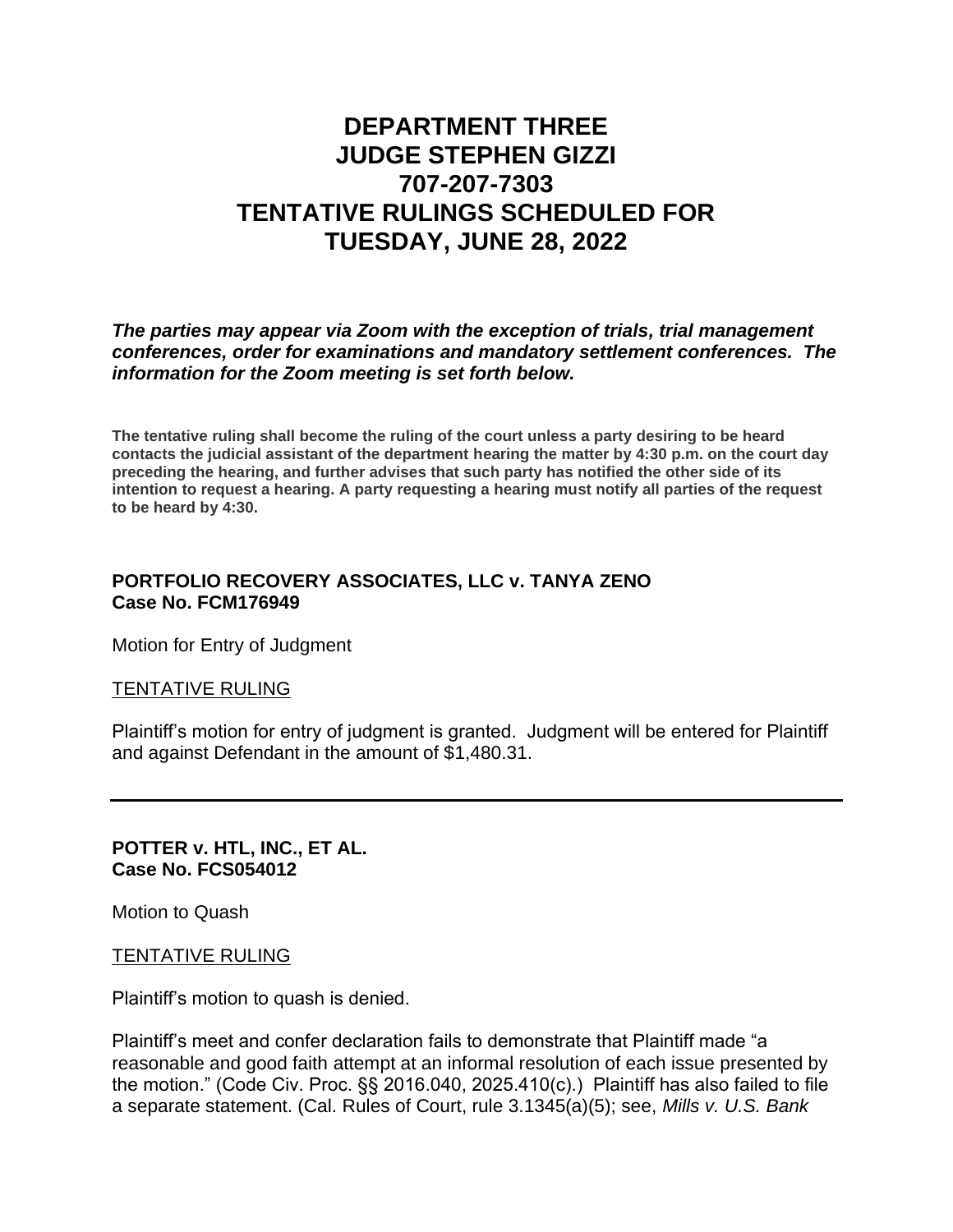(2008) 166 Cal.App.4th 871, 893 [motion may be denied for noncompliance with requirement of separate statement].)

Even if the court considered the merits of the motion, it would be denied. Plaintiff has not demonstrated that the records sought from Deponent Cayton are "personal records" of a "consumer" as defined by Code of Civil Procedure section 1985.3(a) and therefore has not established that the deposition notice was untimely when served more than 10 days prior to the scheduled deposition. (Code Civ. Proc. § 2025.270(a).) And, to the extent that production of any of the documents sought from Deponent Cayton may be a serious invasion of Plaintiff's privacy rights, disclosure is justified because the documents are directly relevant to the causes and extent of the injuries Plaintiff claims to have suffered as a result of the accident with Defendant. (See, *Harding Lawson Assocs. v. Superior Court* (1992) 10 Cal.App.4th 7, 10 [showing of relevance may be enough to balance the compelling need for discovery against the right of privacy].)

#### **CITY OF VALLEJO v. THE TESTATE AND INTESTATE SUCCESSORS OF VINCENT BARMA, ET AL. Case No. FCS058091**

Petition to Abate Substandard Building and Appoint Receiver

### TENTATIVE RULING

The petition is denied.

Petitioner has not filed any proofs of service demonstrating proper service of the summons and the petition on all parties with a recorded interest in the real property as required. Those include: Vincent Barma, Jr., Solano County, Vallejo Flood and Wastewater District, Quicken Loans, Inc., and Point Digital Finance, Inc.